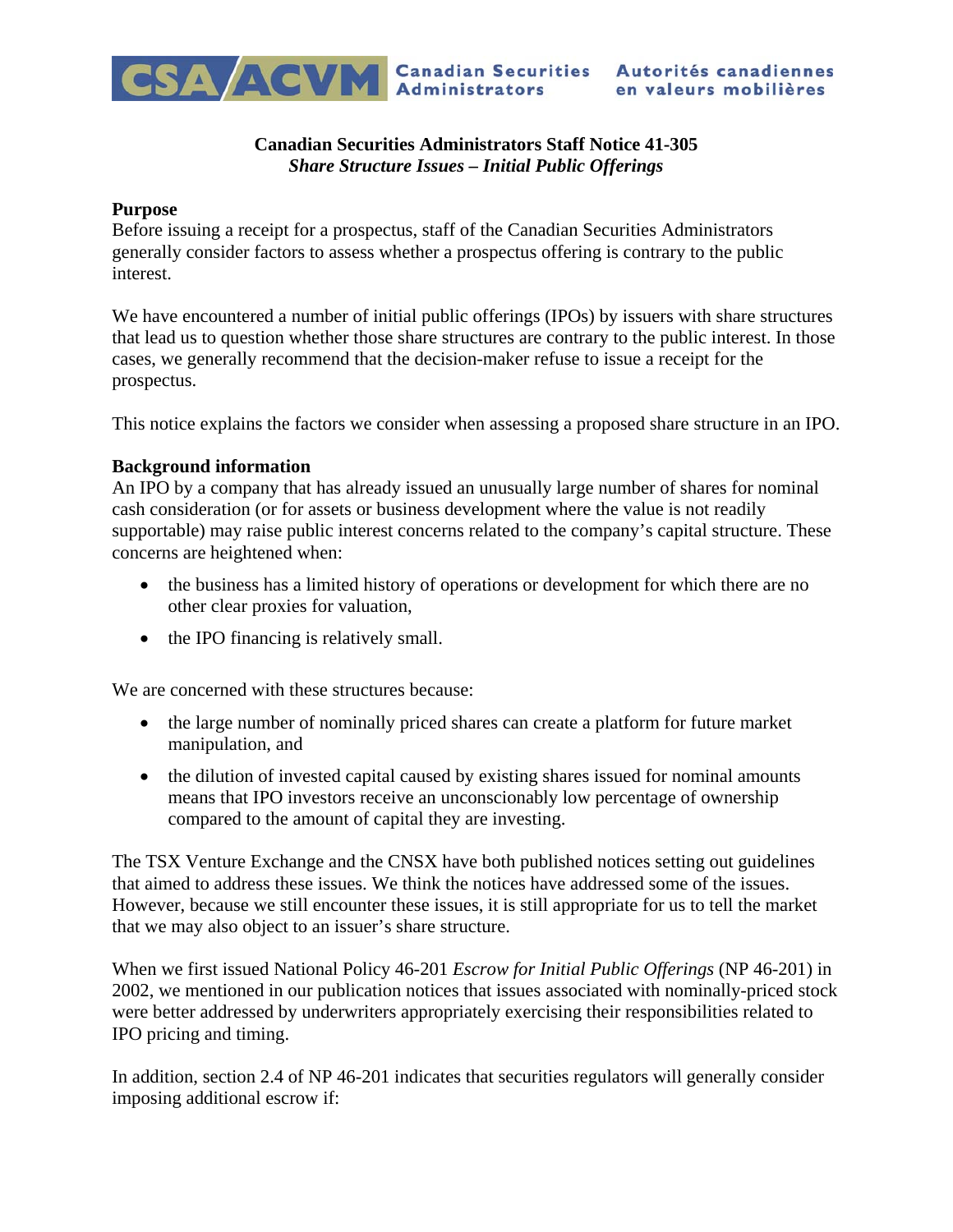- an underwriter has not signed the IPO prospectus;
- the issuer has not applied to have its securities listed on a Canadian exchange, or a Canadian exchange has not agreed to list the securities distributed under the IPO prospectus; or
- there are other exceptional circumstances.

The Notice we issued with NP 46-201 indicated that securities regulators would rely on management of the issuer, underwriters and stock exchanges to assess the appropriateness of share capital structures. That is still the case with the majority of issuers. However, our recent experience is that issuers still file prospectuses with capital structures that raise public interest concerns.

## **General**

1

As structuring issues are complex, we consider many qualitative and quantitative factors when evaluating the acceptability of IPO share structures.

We consider how the IPO price compares to the average share price paid by the Founders<sup>1</sup>. We may object when the IPO price significantly exceeds the average price paid by the Founders. We are concerned with structures in which the Founders have paid a nominal amount for a large block of shares compared to the IPO price.

We assess the proportion of capital proposed to be contributed by the IPO purchasers in comparison to the percentage of ownership the IPO purchasers will receive in return. We may object when the IPO purchasers are being invited to contribute an amount of capital that will be significantly disproportionate to their equity interest on completion of the offering.

We consider the average capital contributed per share for all issued and outstanding shares on completion of the offering and compare it to the purchase price per share of the IPO. We may be concerned if a large block of Founders' shares issued for nominal amounts reduces the average capital contributed per share significantly in comparison to the IPO price.

Other factors considered in evaluating acceptable share structures include:

• *Prior development of business or concept*: If the Founders have spent time, effort or resources developing a business, then a structure containing significant Founders' shares may be appropriate. We would not normally object to these structures when they represent a realization of business development efforts or otherwise demonstrate value. We may request that the issuer explain and justify the size of the Founder's position and the discount it represents relative to the IPO price. We will consider relevant facts and circumstances, traditional valuation techniques that support the position, and other forms of third party corroboration of the value of the position such as significant pre-IPO arm's length financing activities.

<sup>&</sup>lt;sup>1</sup> Generally, the term "Founders" means anyone who is a director, officer, promoter or insider of the issuer. In some instances, Founders may be a subset of this group.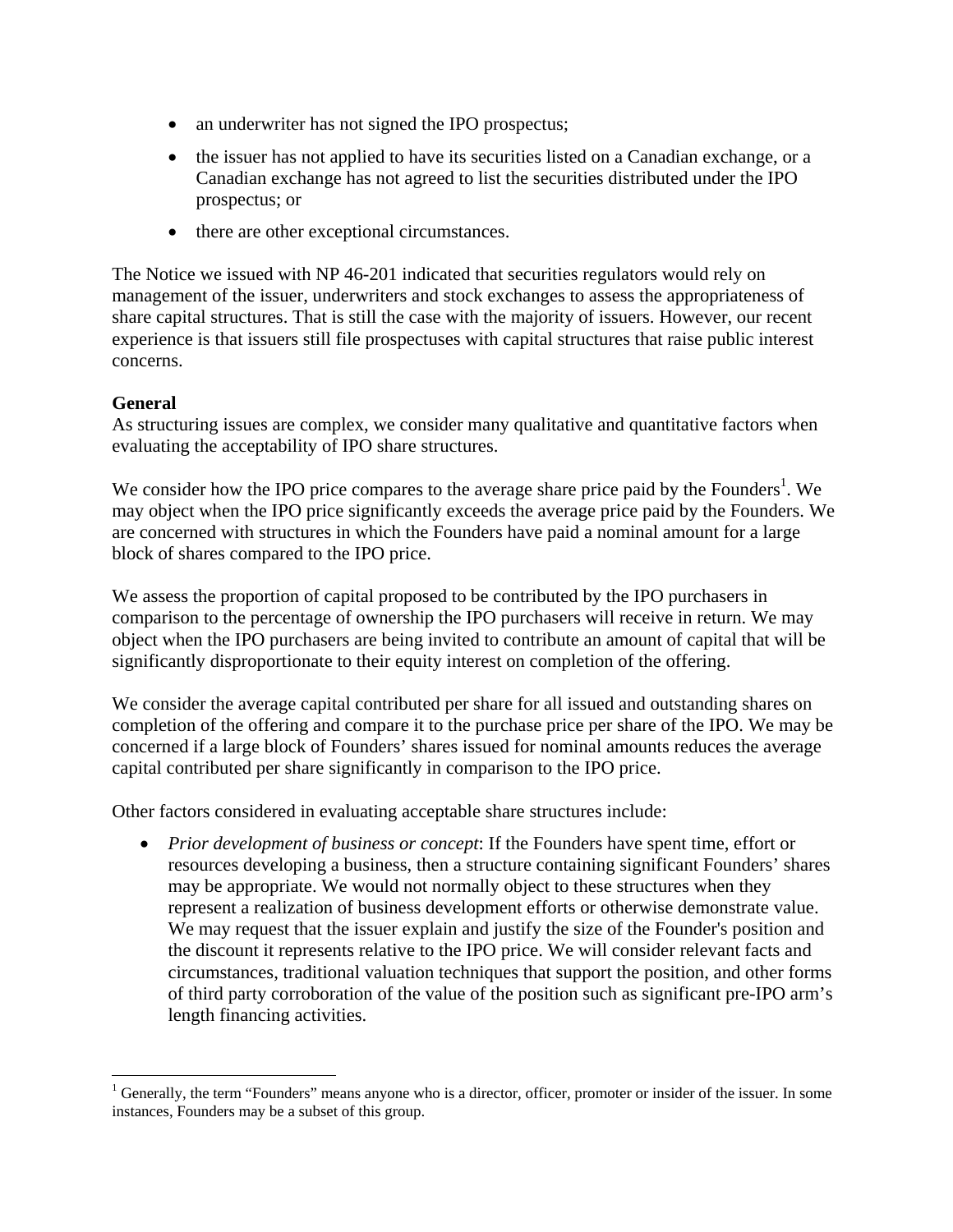- *Distribution of Founders' shares*: In some cases, some of the Founders may have received their shares at a significantly lower average price than other Founders. In these cases, we may be concerned with some of the Founders' shares but not others.
- *Cash invested by Founders and length of time invested*: Generally the greater the amount of cash the Founders have invested and the longer it has been actively used as part of the issuer's capital structure and development of its business, the more likely a given structure will be acceptable.
- *Warrants and options*: If there are significant convertible securities outstanding at exercise prices lower than the IPO price, we may include these securities in our analysis. If the number is large enough or the exercise price is low enough, the presence of these convertible securities may lead us to object to an otherwise acceptable share structure.

This CSA Staff Notice is not meant to provide certainty for every possible scenario and allow the reader to definitively determine if a given structure is acceptable or not. Rather it is intended to provide some insight regarding factors we consider when evaluating proposed share structures.

We will continue to monitor this issue and consider what further guidance or policy changes may be appropriate.

## **Questions**

Please refer your questions to any of the following people:

Andrew Richardson Deputy Director British Columbia Securities Commission (604) 899-6730 Toll-free (800) 373-6393 arichardson@bcsc.bc.ca

Allan Lim Manager British Columbia Securities Commission (604) 899-6780 Toll-free (800) 373-6393 alim@bcsc.bc.ca

Patricia van de Sande Senior Securities Analyst Alberta Securities Commission (403) 355-4474 patricia.vandesande@asc.ca

Tony Herdzik Senior Securities Analyst Saskatchewan Financial Services Commission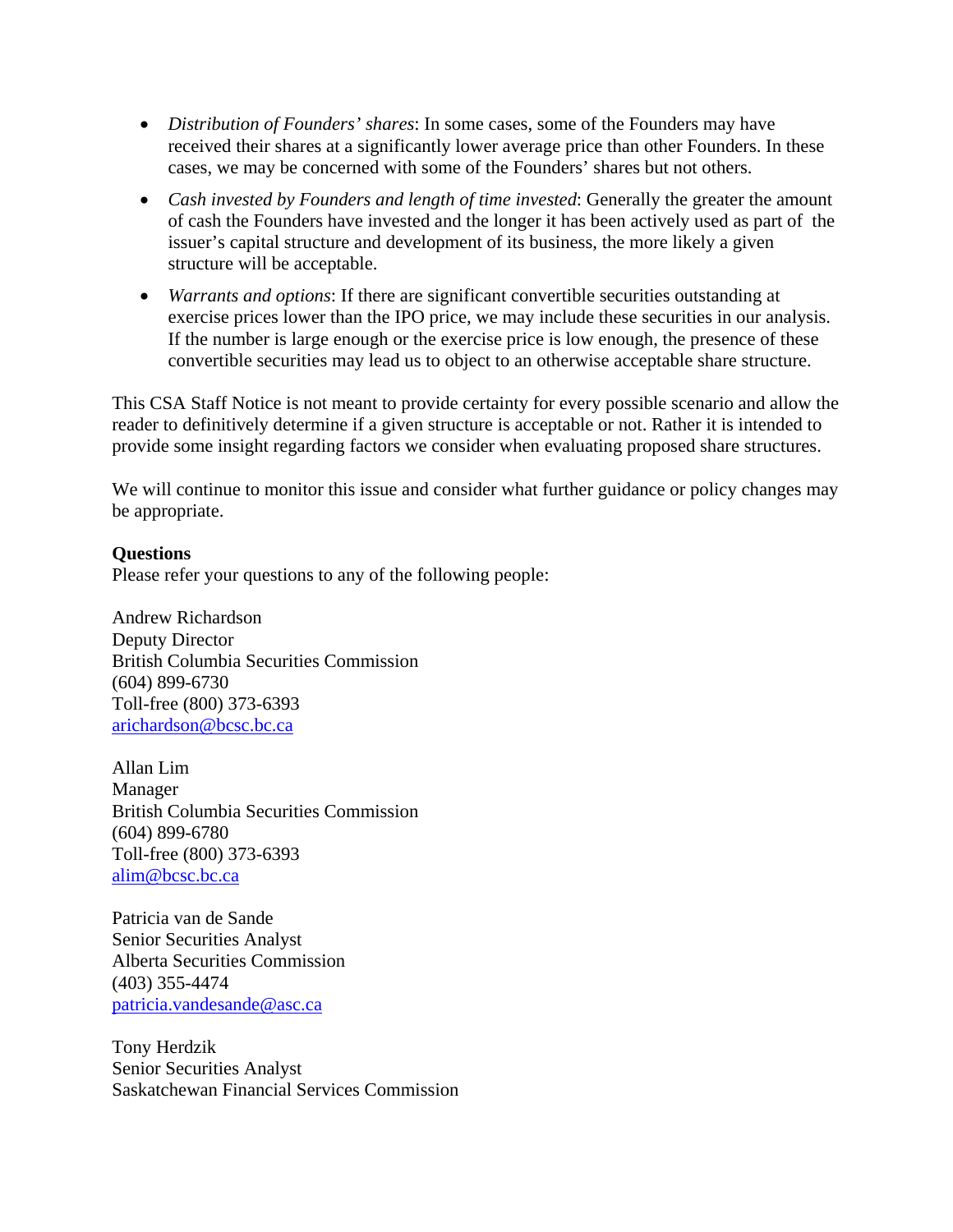(306) 787-5849 tony.herdzik@gov.sk.ca

Wayne Bridgeman Senior Analyst The Manitoba Securities Commission (204) 945-4905 Toll-free (800) 655-5244 (within Manitoba only) wayne.bridgeman@gov.mb.ca

Michael Bennett Senior Legal Counsel, Corporate Finance Ontario Securities Commission (416) 593-8079 mbennett@osc.gov.on.ca

Rick Whiler Senior Accountant, Corporate Finance Ontario Securities Commission (416) 593-8127 rwhiler@osc.gov.on.ca

Benoit Dionne Manager, Corporate Finance Autorité des marchés financiers (514) 395-0337 ext. 4411 Toll-free (877) 525-0337 benoit.dionne@lautorite.qc.ca

Isabelle Petit Analyst, Senior Legal Counsel, Corporate Finance Autorité des marchés financiers (514) 395-0337 ext. 4427 Toll-free (877) 525-0337 isabelle.petit@lautorite.qc.ca

Jeff Harriman Securities Analyst New Brunswick Securities Commission (506) 643-7856 jeff.harriman@nbsc-cvmnb.ca

Kevin Redden Securities Analyst Nova Scotia Securities Commission (902) 424-5343